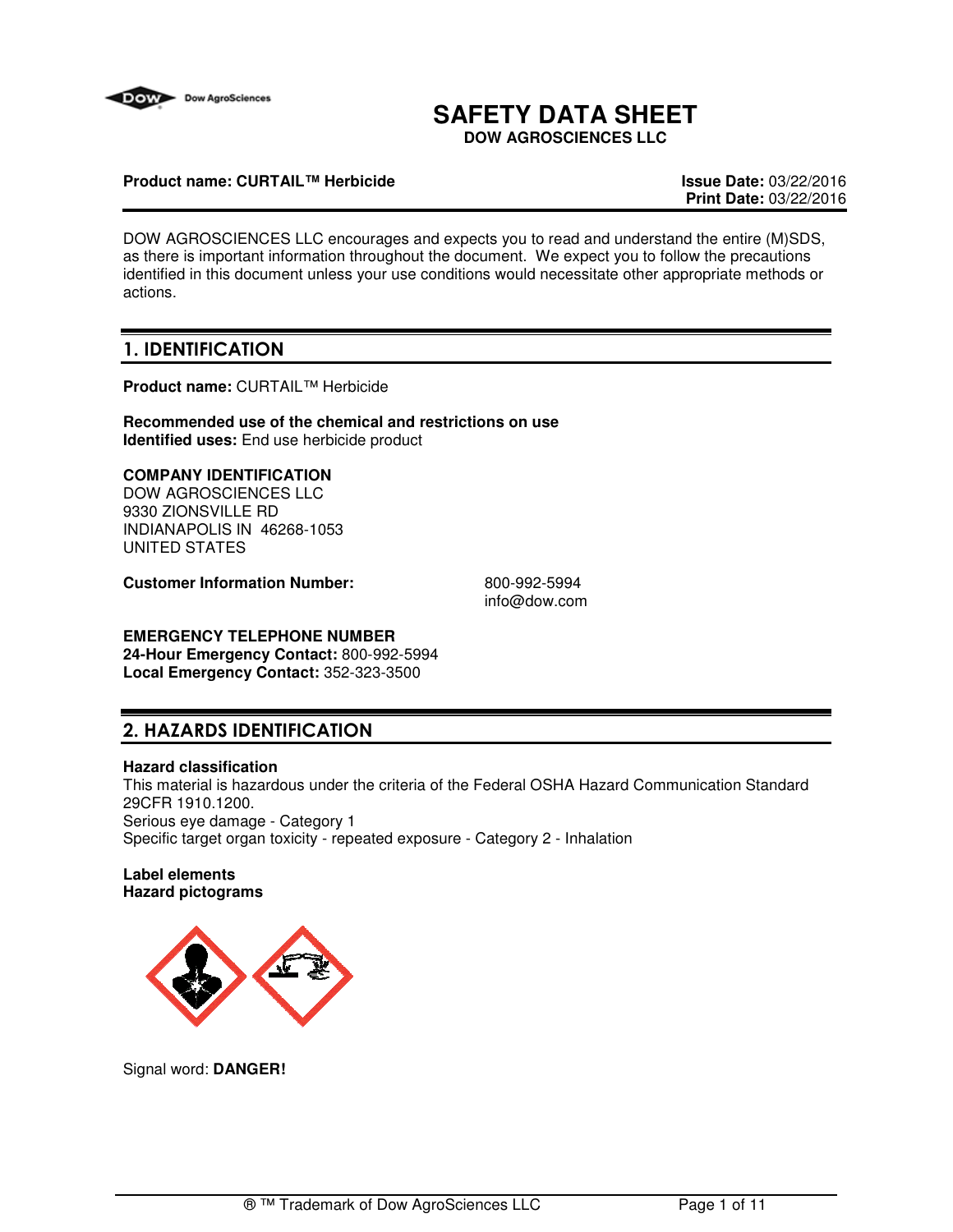#### **Hazards**

Causes serious eye damage. May cause damage to organs (Respiratory Tract) through prolonged or repeated exposure if inhaled.

#### **Precautionary statements**

#### **Prevention**

Do not breathe dust/ fume/ gas/ mist/ vapours/ spray. Wear eye protection/ face protection.

#### **Response**

IF IN EYES: Rinse cautiously with water for several minutes. Remove contact lenses, if present and easy to do. Continue rinsing. Immediately call a POISON CENTER/doctor. Get medical advice/ attention if you feel unwell.

#### **Disposal**

Dispose of contents/ container to an approved waste disposal plant.

#### **Other hazards**

No data available

## **3. COMPOSITION/INFORMATION ON INGREDIENTS**

This product is a mixture.

| <b>Component</b>                                            | <b>CASRN</b>  | Concentration |
|-------------------------------------------------------------|---------------|---------------|
|                                                             |               |               |
| 2,4-Dichlorophenoxyacetic acid,<br>triisopropanolamine salt | 18584-79-7    | 38.94%        |
| Clopyralid monoethanolamine salt                            | 57754-85-5    | 5.16%         |
| Triisopropanolamine                                         | 122-20-3      | 3.0%          |
| Ethylenediamine tetraacetic acid                            | $60 - 00 - 4$ | $2.0\%$       |
| <b>Balance</b>                                              | Not available | 50.9%         |
|                                                             |               |               |

## **4. FIRST AID MEASURES**

#### **Description of first aid measures**

**General advice:** First Aid responders should pay attention to self-protection and use the recommended protective clothing (chemical resistant gloves, splash protection). If potential for exposure exists refer to Section 8 for specific personal protective equipment.

**Inhalation:** Move person to fresh air. If person is not breathing, call an emergency responder or ambulance, then give artificial respiration; if by mouth to mouth use rescuer protection (pocket mask etc). Call a poison control center or doctor for treatment advice.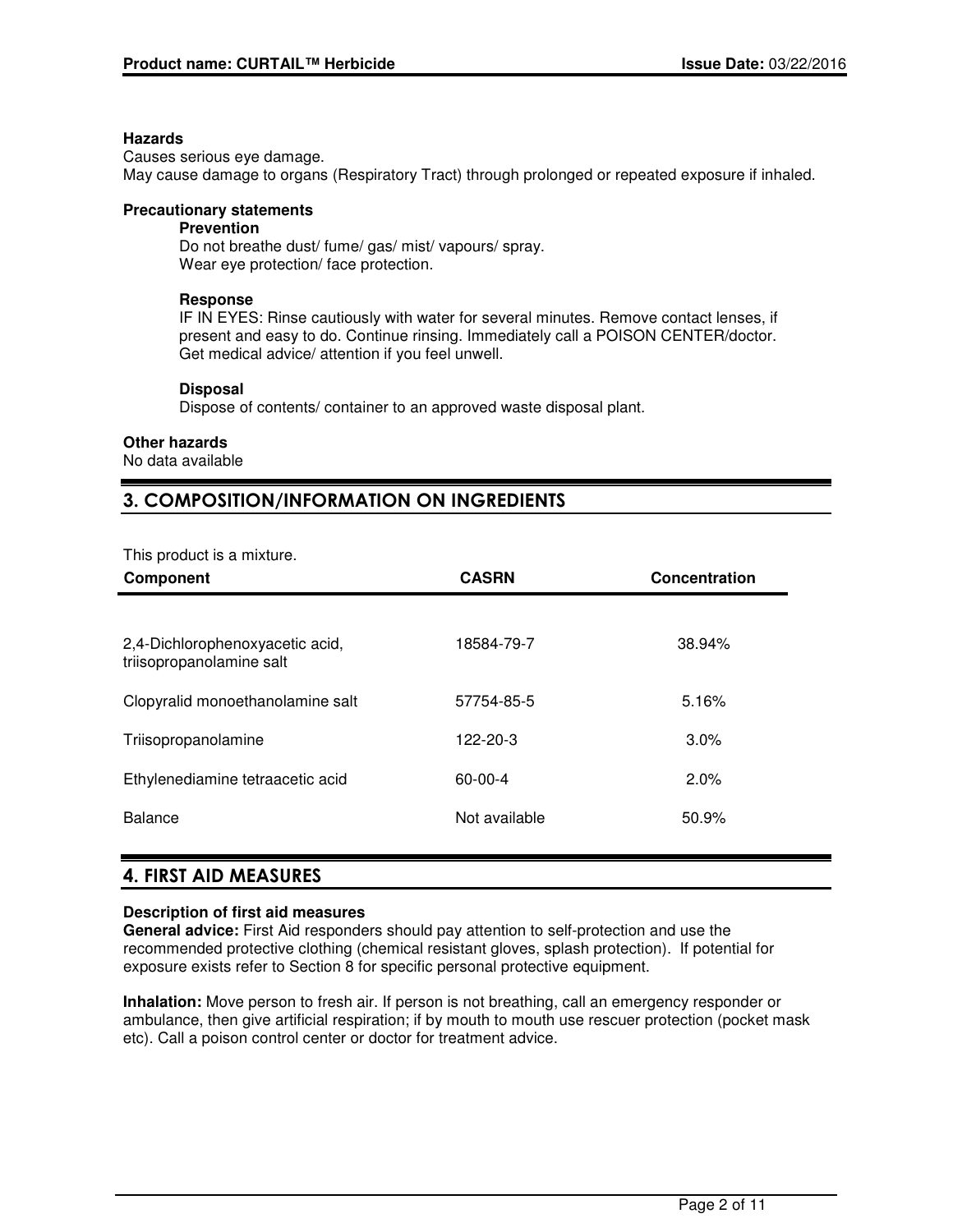**Skin contact:** Take off contaminated clothing. Rinse skin immediately with plenty of water for 15-20 minutes. Call a poison control center or doctor for treatment advice.

**Eye contact:** Wash immediately and continuously with flowing water for at least 30 minutes. Remove contact lenses after the first 5 minutes and continue washing. Obtain prompt medical consultation, preferably from an ophthalmologist. Suitable emergency eye wash facility should be immediately available.

**Ingestion:** Call a poison control center or doctor immediately for treatment advice. Have person sip a glass of water if able to swallow. Do not induce vomiting unless told to do so by the poison control center or doctor. Never give anything by mouth to an unconscious person.

**Most important symptoms and effects, both acute and delayed:** Aside from the information found under Description of first aid measures (above) and Indication of immediate medical attention and special treatment needed (below), any additional important symptoms and effects are described in Section 11: Toxicology Information.

#### **Indication of any immediate medical attention and special treatment needed**

**Notes to physician:** Chemical eye burns may require extended irrigation. Obtain prompt consultation, preferably from an ophthalmologist. No specific antidote. Treatment of exposure should be directed at the control of symptoms and the clinical condition of the patient. Have the Safety Data Sheet, and if available, the product container or label with you when calling a poison control center or doctor, or going for treatment.

## **5. FIREFIGHTING MEASURES**

**Suitable extinguishing media:** Water fog or fine spray. Dry chemical fire extinguishers. Carbon dioxide fire extinguishers. Foam. Do not use direct water stream. May spread fire. General purpose synthetic foams (including AFFF type) or protein foams are preferred if available. Alcohol resistant foams (ATC type) may function.

**Unsuitable extinguishing media:** No data available

#### **Special hazards arising from the substance or mixture**

**Hazardous combustion products:** Under fire conditions some components of this product may decompose. The smoke may contain unidentified toxic and/or irritating compounds. Combustion products may include and are not limited to: Nitrogen oxides. Hydrogen chloride. Carbon monoxide. Carbon dioxide.

**Unusual Fire and Explosion Hazards:** This material will not burn until the water has evaporated. Residue can burn.

#### **Advice for firefighters**

**Fire Fighting Procedures:** Keep people away. Isolate fire and deny unnecessary entry. Contain fire water run-off if possible. Fire water run-off, if not contained, may cause environmental damage. Review the "Accidental Release Measures" and the "Ecological Information" sections of this (M)SDS.

**Special protective equipment for firefighters:** Wear positive-pressure self-contained breathing apparatus (SCBA) and protective fire fighting clothing (includes fire fighting helmet, coat, trousers, boots, and gloves). Avoid contact with this material during fire fighting operations. If contact is likely, change to full chemical resistant fire fighting clothing with self-contained breathing apparatus. If this is not available, wear full chemical resistant clothing with self-contained breathing apparatus and fight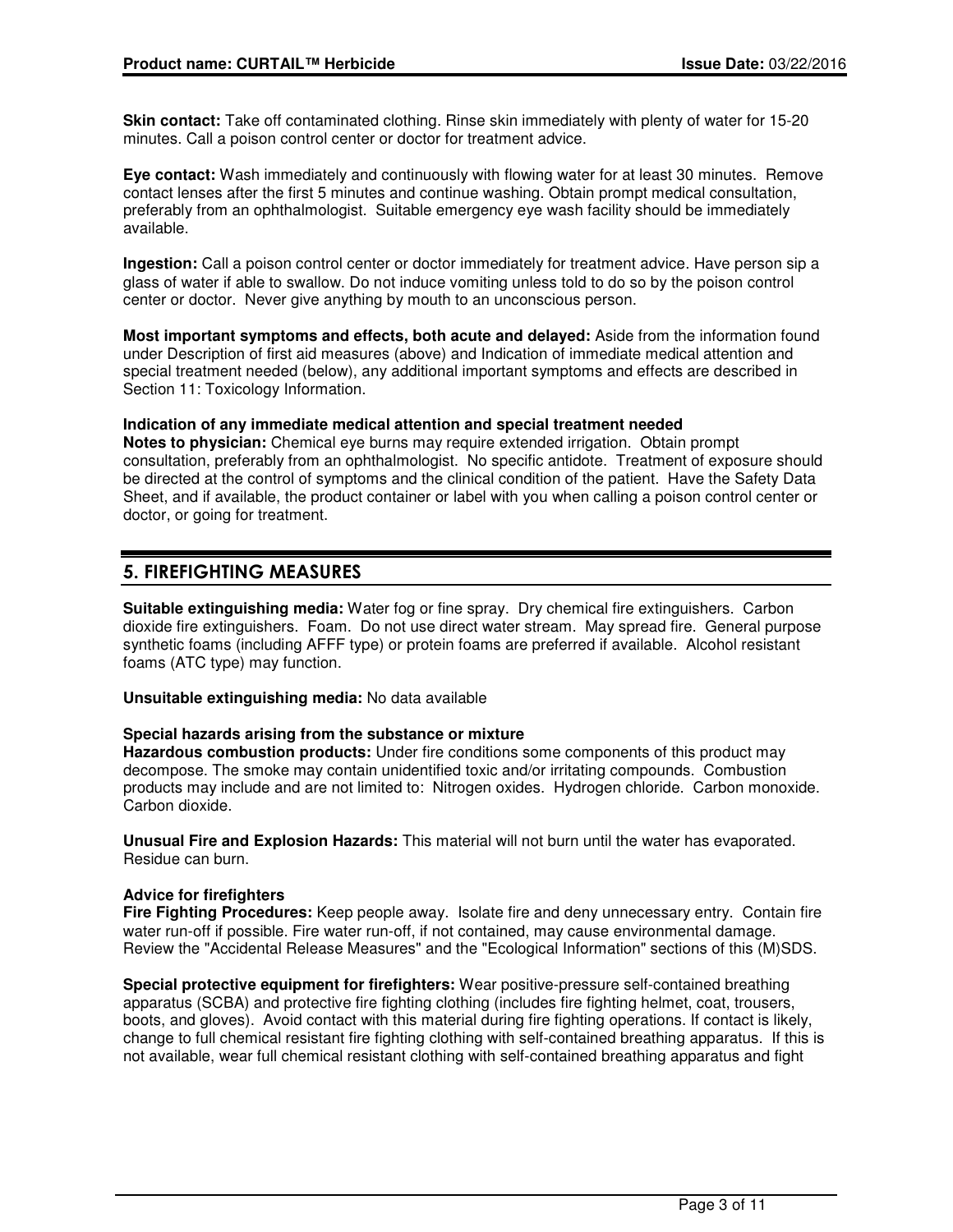fire from a remote location. For protective equipment in post-fire or non-fire clean-up situations, refer to the relevant sections.

## **6. ACCIDENTAL RELEASE MEASURES**

**Personal precautions, protective equipment and emergency procedures:** Use appropriate safety equipment. For additional information, refer to Section 8, Exposure Controls and Personal Protection.

**Environmental precautions:** Prevent from entering into soil, ditches, sewers, waterways and/or groundwater. See Section 12, Ecological Information.

**Methods and materials for containment and cleaning up:** Contain spilled material if possible. Small spills: Absorb with materials such as: Clay. Dirt. Sand. Sweep up. Collect in suitable and properly labeled containers. Large spills: Contact Dow AgroSciences for clean-up assistance. See Section 13, Disposal Considerations, for additional information.

## **7. HANDLING AND STORAGE**

**Precautions for safe handling:** Keep out of reach of children. Do not get in eyes. Avoid contact with skin and clothing. Avoid breathing vapor or mist. Do not swallow. Wash thoroughly after handling. Keep container closed. Use with adequate ventilation. See Section 8, EXPOSURE CONTROLS AND PERSONAL PROTECTION.

**Conditions for safe storage:** Store in a dry place. Store in original container. Keep container tightly closed when not in use. Do not store near food, foodstuffs, drugs or potable water supplies.

**Storage stability Storage temperature:**  $\leq$  7 °C ( $\leq$  45 °F)

## **8. EXPOSURE CONTROLS/PERSONAL PROTECTION**

#### **Control parameters**

Exposure limits are listed below, if they exist.

| Component                   | Regulation | Type of listing | <b>Value/Notation</b> |
|-----------------------------|------------|-----------------|-----------------------|
| Triisopropanolamine         | Dow IHG    | TWA             | 10 mg/m $3$           |
| Ethylenediamine tetraacetic | Dow IHG    | TWA             | 10 mg/m $3$           |
| acid                        |            |                 |                       |

RECOMMENDATIONS IN THIS SECTION ARE FOR MANUFACTURING, COMMERCIAL BLENDING AND PACKAGING WORKERS. APPLICATORS AND HANDLERS SHOULD SEE THE PRODUCT LABEL FOR PROPER PERSONAL PROTECTIVE EQUIPMENT AND CLOTHING.

#### **Exposure controls**

**Engineering controls:** Use local exhaust ventilation, or other engineering controls to maintain airborne levels below exposure limit requirements or guidelines. If there are no applicable exposure limit requirements or guidelines, general ventilation should be sufficient for most operations. Local exhaust ventilation may be necessary for some operations.

#### **Individual protection measures**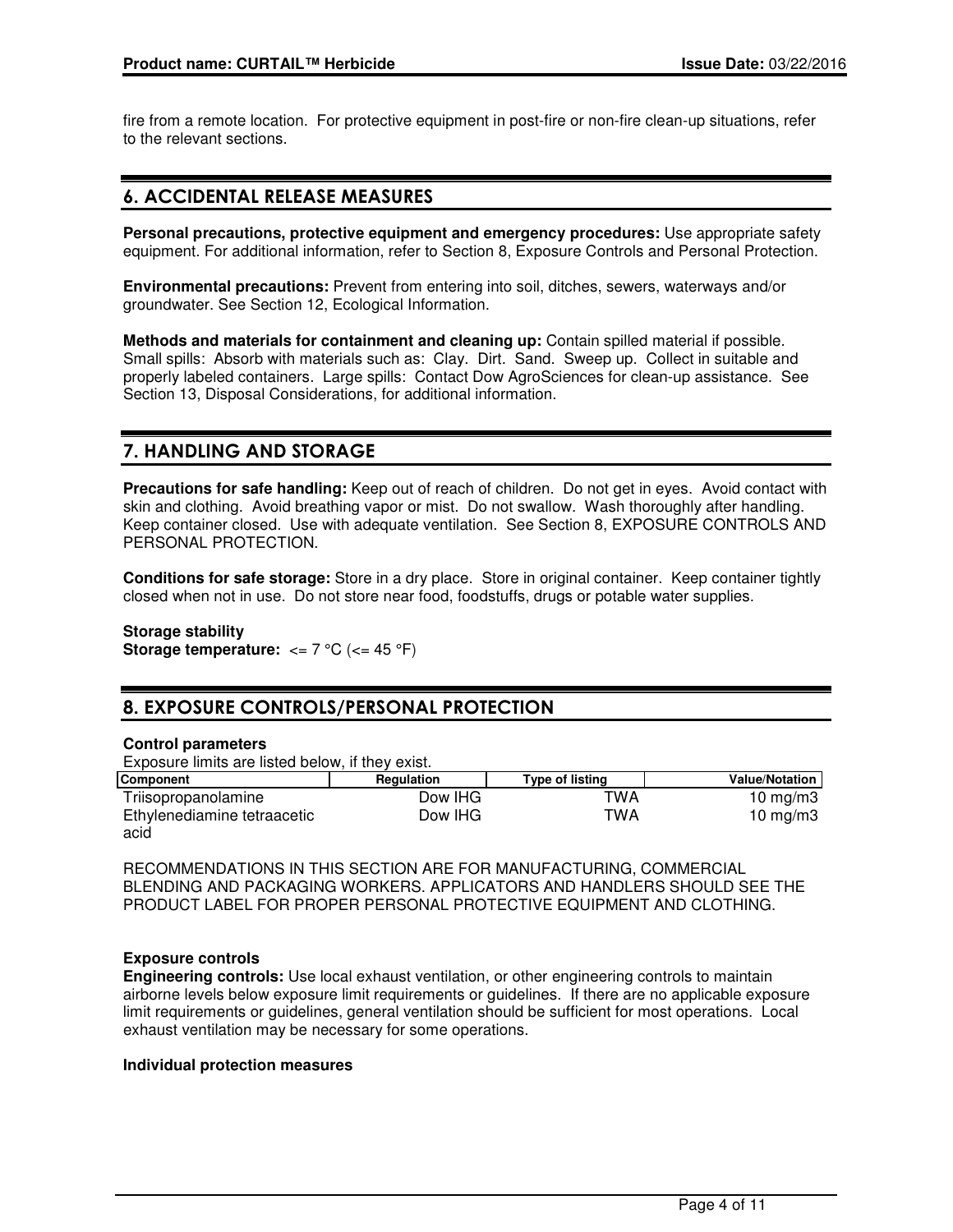**Eye/face protection:** Use chemical goggles.

#### **Skin protection**

**Hand protection:** Use gloves chemically resistant to this material when prolonged or frequently repeated contact could occur. If hands are cut or scratched, use gloves chemically resistant to this material even for brief exposures. Examples of preferred glove barrier materials include: Butyl rubber. Natural rubber ("latex"). Neoprene. Nitrile/butadiene rubber ("nitrile" or "NBR"). Polyethylene. Ethyl vinyl alcohol laminate ("EVAL"). Polyvinyl chloride ("PVC" or "vinyl"). NOTICE: The selection of a specific glove for a particular application and duration of use in a workplace should also take into account all relevant workplace factors such as, but not limited to: Other chemicals which may be handled, physical requirements (cut/puncture protection, dexterity, thermal protection), potential body reactions to glove materials, as well as the instructions/specifications provided by the glove supplier.

**Other protection:** Wear clean, body-covering clothing.

**Respiratory protection:** Respiratory protection should be worn when there is a potential to exceed the exposure limit requirements or guidelines. If there are no applicable exposure limit requirements or guidelines, wear respiratory protection when adverse effects, such as respiratory irritation or discomfort have been experienced, or where indicated by your risk assessment process. For most conditions no respiratory protection should be needed; however, if discomfort is experienced, use an approved air-purifying respirator. The following should be effective types of air-purifying respirators: Organic vapor cartridge with a particulate pre-filter.

## **9. PHYSICAL AND CHEMICAL PROPERTIES**

#### **Appearance**

| Liquid.                           |
|-----------------------------------|
| Red to brown                      |
| Mild                              |
| No data available                 |
| 6.78 pH Electrode                 |
| Not applicable                    |
| No data available                 |
| No data available                 |
| closed cup > 100 °C $($ > 212 °F) |
| No data available                 |
|                                   |
| No data available                 |
| No data available                 |
| No data available                 |
| No data available                 |
| No data available                 |
| No data available                 |
| No data available                 |
| No data available                 |
|                                   |
| No data available                 |
| No data available                 |
|                                   |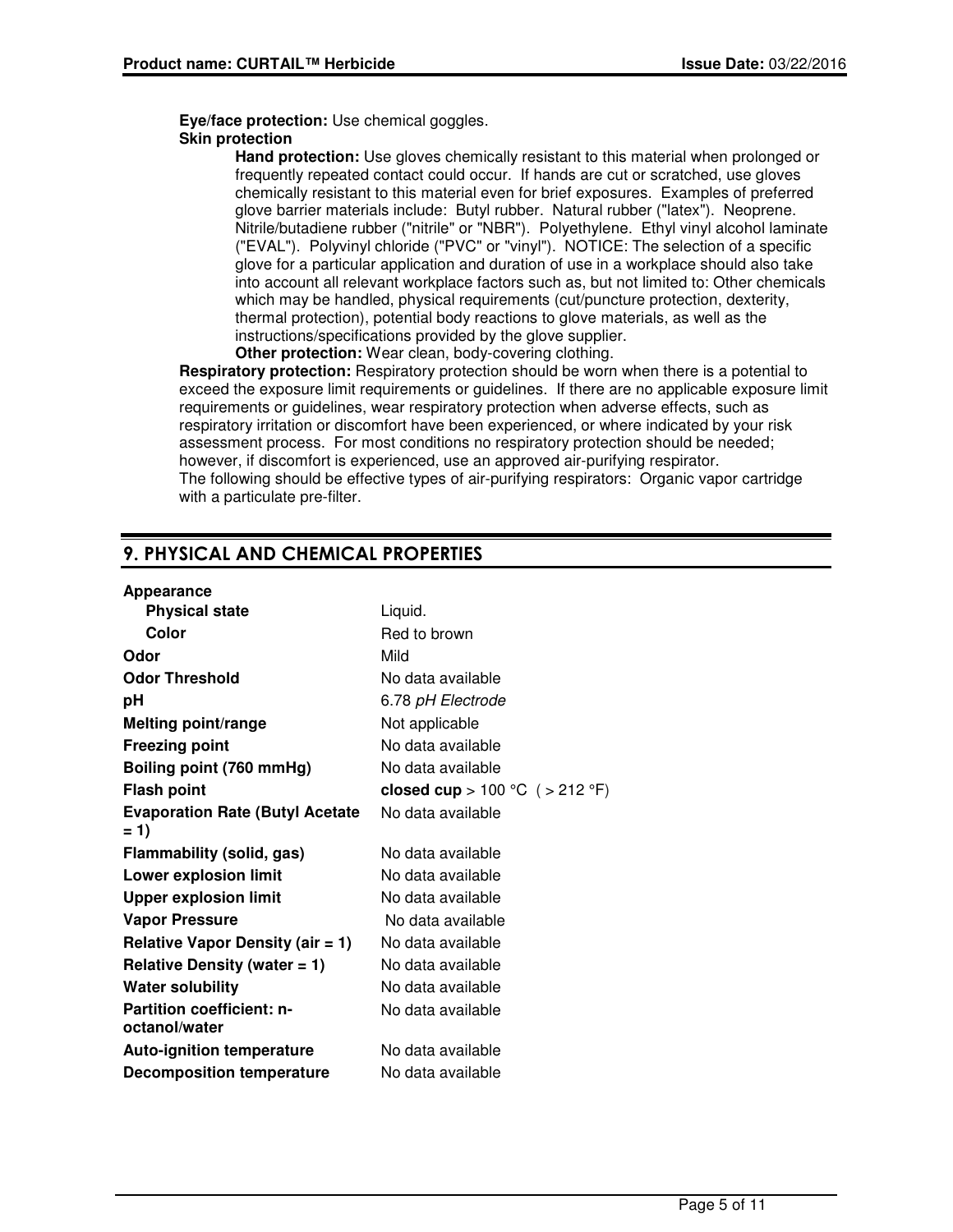| <b>Dynamic Viscosity</b>    | 19.7 cP at 20.1 °C (68.2 °F) 8.4 cP at 39.9 °C (103.8 °F) |
|-----------------------------|-----------------------------------------------------------|
| <b>Kinematic Viscosity</b>  | No data available                                         |
| <b>Explosive properties</b> | No.                                                       |
| <b>Oxidizing properties</b> | No significant increase (>5C) in temperature.             |
| <b>Liquid Density</b>       | 1.15 g/ml at 20 °C $(68 °F)$                              |
| <b>Molecular weight</b>     | No data available                                         |

NOTE: The physical data presented above are typical values and should not be construed as a specification.

## **10. STABILITY AND REACTIVITY**

**Reactivity:** No dangerous reaction known under conditions of normal use.

**Chemical stability:** Thermally stable at typical use temperatures.

**Possibility of hazardous reactions:** Polymerization will not occur.

**Conditions to avoid:** Some components of this product can decompose at elevated temperatures.

**Incompatible materials:** Avoid contact with: Strong acids. Strong bases. Strong oxidizers.

**Hazardous decomposition products:** Decomposition products depend upon temperature, air supply and the presence of other materials. Decomposition products can include and are not limited to: Hydrogen chloride. Nitrogen oxides.

## **11. TOXICOLOGICAL INFORMATION**

Toxicological information appears in this section when such data is available.

#### **Acute toxicity**

#### **Acute oral toxicity**

Low toxicity if swallowed. Small amounts swallowed incidentally as a result of normal handling operations are not likely to cause injury; however, swallowing larger amounts may cause injury.

As product: LD50, Rat, male, 3,730 mg/kg As product: LD50, Rat, female, 2,830 mg/kg

#### **Acute dermal toxicity**

Prolonged skin contact is unlikely to result in absorption of harmful amounts.

As product: LD50, Rabbit, male and female, > 4,000 mg/kg No deaths occurred at this concentration.

#### **Acute inhalation toxicity**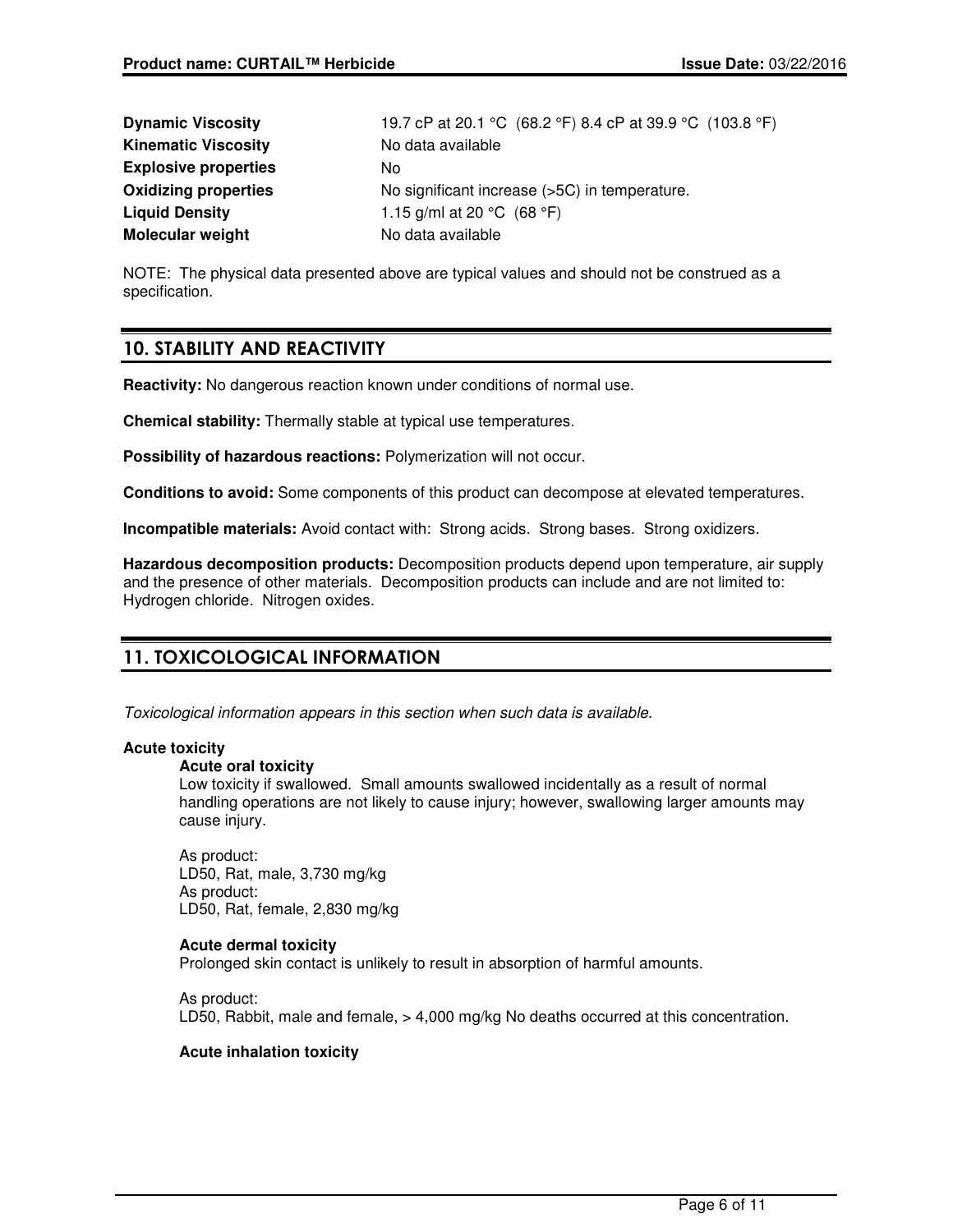No adverse effects are anticipated from single exposure to mist. Based on the available data, respiratory irritation was not observed.

As product: LC50, Rat, male and female, 4 Hour, dust/mist, > 5.03 mg/l No deaths occurred at this concentration.

#### **Skin corrosion/irritation**

Prolonged contact may cause skin irritation with local redness. May cause more severe response if skin is abraded (scratched or cut).

#### **Serious eye damage/eye irritation**

May cause severe irritation with corneal injury which may result in permanent impairment of vision, even blindness. Chemical burns may occur.

#### **Sensitization**

For the active ingredient(s): Did not cause allergic skin reactions when tested in guinea pigs.

For respiratory sensitization: No relevant data found.

#### **Specific Target Organ Systemic Toxicity (Single Exposure)**

Evaluation of available data suggests that this material is not an STOT-SE toxicant.

#### **Specific Target Organ Systemic Toxicity (Repeated Exposure)**

For the active ingredient(s): 2,4-Dichlorophenoxyacetic acid, Triisopropanolamine salt In animals, effects have been reported on the following organs: Kidney. Liver. Eye. Thyroid.

For the minor component(s): In animals, effects have been reported on the following organs: Respiratory tract.

#### **Carcinogenicity**

For the active ingredient(s): Clopyralid. Did not cause cancer in laboratory animals. Various animal cancer tests have shown no reliably positive association between 2,4-D exposure and cancer. Epidemiology studies on herbicide use have been both positive and negative with the majority being negative.

#### **Teratogenicity**

For the active ingredient(s): 2,4-Dichlorophenoxyacetic acid, Triisopropanolamine salt Has caused birth defects in lab animals only at doses producing severe toxicity in the mother. Has been toxic to the fetus in laboratory animals at doses toxic to the mother. For similar active ingredient(s). Clopyralid caused birth defects in test animals, but only at greatly exaggerated doses that were severely toxic to the mothers. No birth defects were observed in animals given clopyralid at doses several times greater than those expected during normal exposure. For the minor component(s): EDTA and its sodium salts have been reported to cause birth defects in laboratory animals only at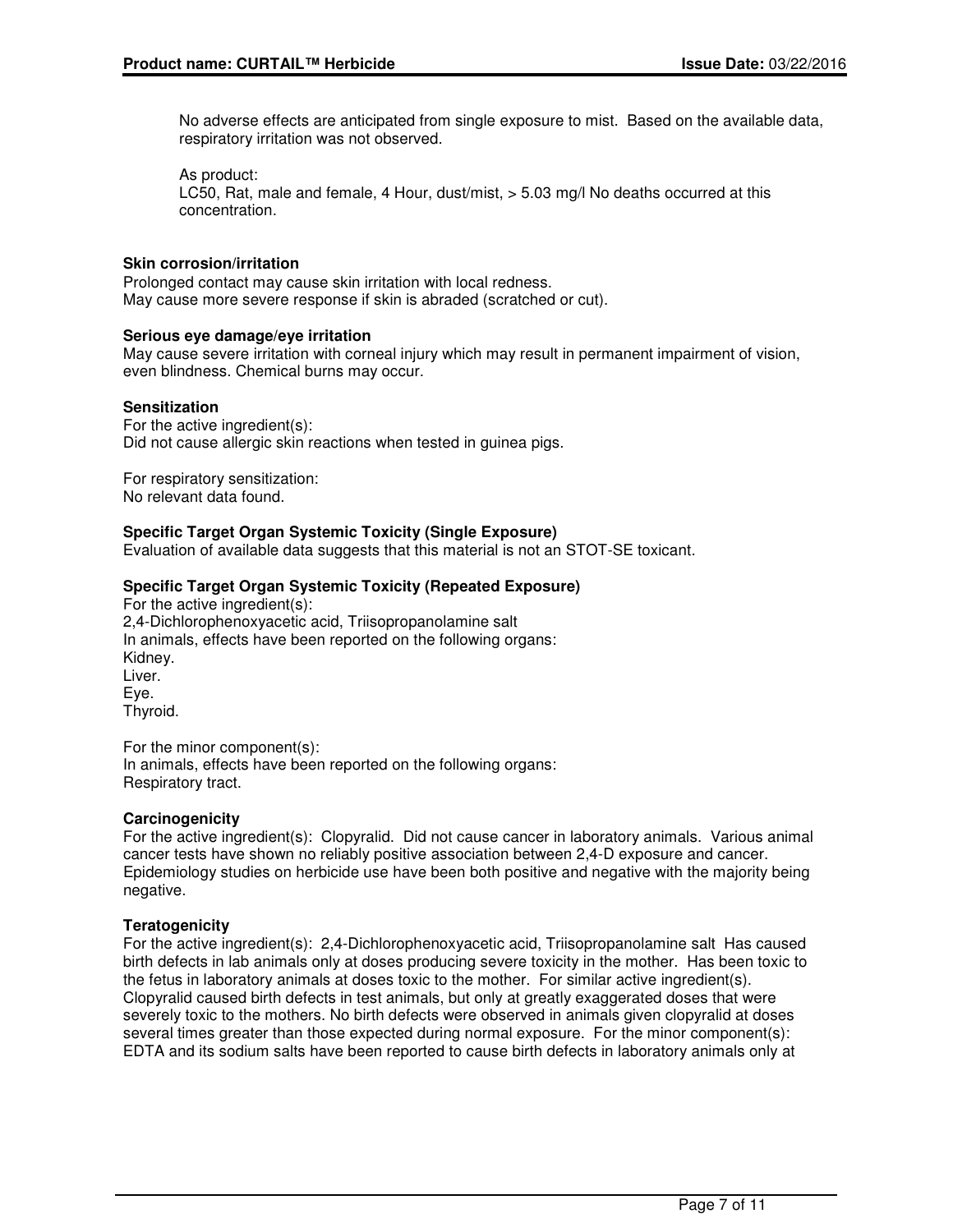exaggerated doses that were toxic to the mother. These effects are likely associated with zinc deficiency due to chelation.

#### **Reproductive toxicity**

For similar active ingredient(s). 2,4-Dichlorophenoxyacetic acid. In laboratory animals, excessive doses toxic to the parent animals caused decreased weight and survival of offspring.

#### **Mutagenicity**

For the active ingredient(s): In vitro genetic toxicity studies were negative. Animal genetic toxicity studies were negative.

#### **Aspiration Hazard**

Based on physical properties, not likely to be an aspiration hazard.

## **12. ECOLOGICAL INFORMATION**

Ecotoxicological information appears in this section when such data is available.

#### **Toxicity**

#### **Acute toxicity to fish**

Material is moderately toxic to aquatic organisms on an acute basis (LC50/EC50 between 1 and 10 mg/L in the most sensitive species tested).

Material is practically non-toxic to aquatic organisms on an acute basis (LC50/EC50/EL50/LL50 >100 mg/L in the most sensitive species tested).

#### **Persistence and degradability**

**Biodegradability:** Biodegradation under aerobic static laboratory conditions is high (BOD20 or BOD28/ThOD > 40%). Biodegradation under aerobic laboratory conditions is below detectable limits (BOD20 or BOD28/ThOD < 2.5%).

#### **Bioaccumulative potential**

**Bioaccumulation:** Based on information for component(s): Bioconcentration potential is low (BCF < 100 or Log Pow < 3).

#### **Mobility in soil**

#### **2,4-Dichlorophenoxyacetic acid, triisopropanolamine salt**

For similar active ingredient(s). 2,4-Dichlorophenoxyacetic acid. Potential for mobility in soil is very high (Koc between 0 and 50).

#### **Clopyralid monoethanolamine salt**

For similar active ingredient(s). Clopyralid. Potential for mobility in soil is very high (Koc between 0 and 50).

#### **Triisopropanolamine**

Potential for mobility in soil is very high (Koc between 0 and 50). **Partition coefficient(Koc):** 10 Estimated.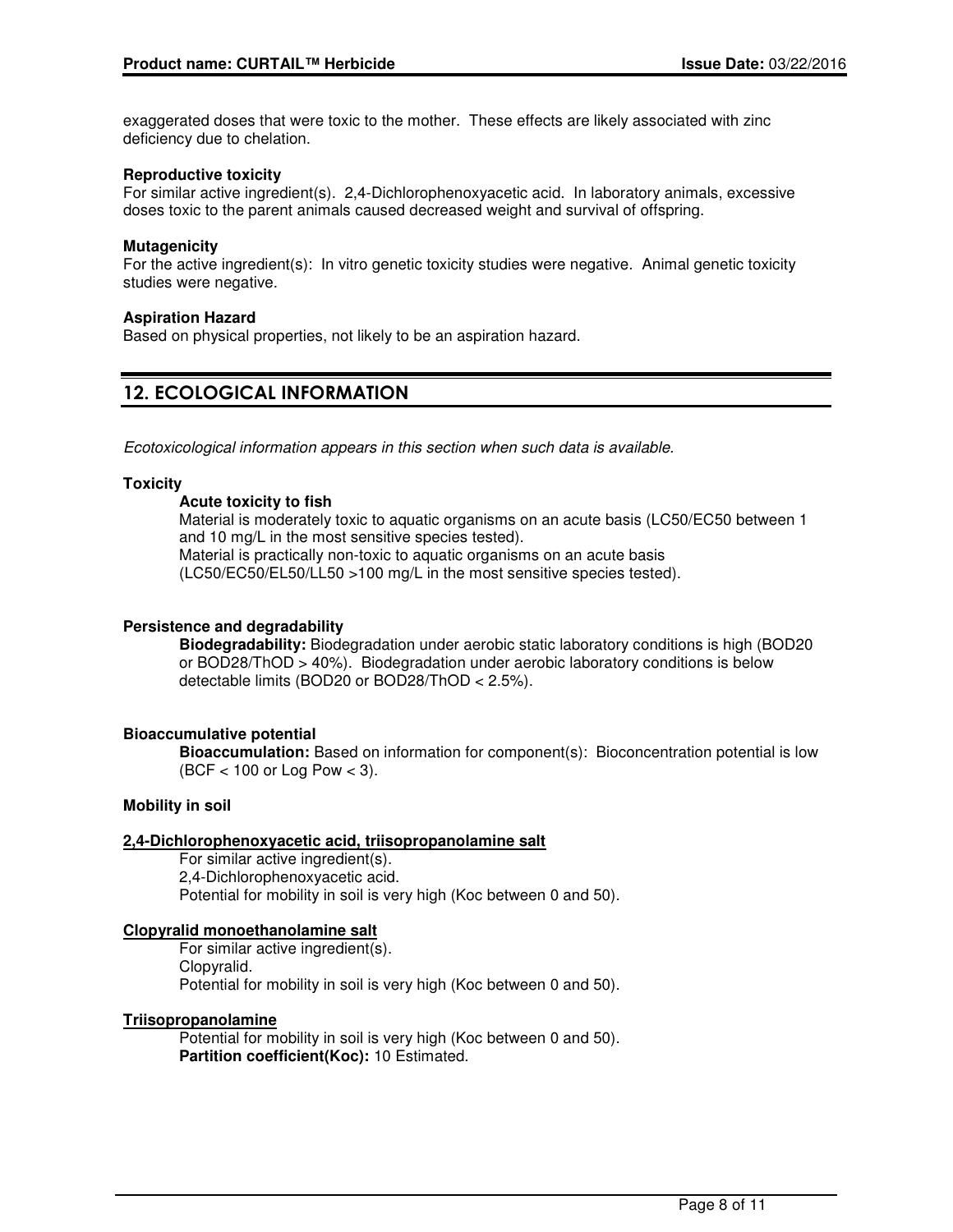#### **Ethylenediamine tetraacetic acid**

Potential for mobility in soil is high (Koc between 50 and 150). **Partition coefficient(Koc):** 98

#### **Balance**

No relevant data found.

## **13. DISPOSAL CONSIDERATIONS**

**Disposal methods:** If wastes and/or containers cannot be disposed of according to the product label directions, disposal of this material must be in accordance with your local or area regulatory authorities. This information presented below only applies to the material as supplied. The identification based on characteristic(s) or listing may not apply if the material has been used or otherwise contaminated. It is the responsibility of the waste generator to determine the toxicity and physical properties of the material generated to determine the proper waste identification and disposal methods in compliance with applicable regulations. If the material as supplied becomes a waste, follow all applicable regional, national and local laws.

## **14. TRANSPORT INFORMATION**

#### **DOT**

| Proper shipping name<br><b>UN number</b><br>Class<br><b>Packing group</b><br><b>Reportable Quantity</b>     | Environmentally hazardous substance, liquid, n.o.s. (2,4-<br>dichlorophenoxyacetic acid)<br>UN 3082<br>9<br>Ш<br>2,4-dichlorophenoxyacetic acid |
|-------------------------------------------------------------------------------------------------------------|-------------------------------------------------------------------------------------------------------------------------------------------------|
| <b>Classification for SEA transport (IMO-IMDG):</b>                                                         |                                                                                                                                                 |
| Proper shipping name                                                                                        | ENVIRONMENTALLY HAZARDOUS SUBSTANCE, LIQUID,                                                                                                    |
| <b>UN number</b>                                                                                            | N.O.S.(2,4-dichlorophenoxyacetic acid)<br>UN 3082                                                                                               |
| <b>Class</b>                                                                                                | 9                                                                                                                                               |
| Packing group                                                                                               | Ш                                                                                                                                               |
| Marine pollutant                                                                                            | 2,4-dichlorophenoxyacetic acid                                                                                                                  |
| <b>Transport in bulk</b><br>according to Annex I or II<br>of MARPOL 73/78 and the<br><b>IBC or IGC Code</b> | Consult IMO regulations before transporting ocean bulk                                                                                          |
| <b>Classification for AIR transport (IATA/ICAO):</b>                                                        |                                                                                                                                                 |
| Proper shipping name                                                                                        | Environmentally hazardous substance, liquid, n.o.s. (2,4-<br>dichlorophenoxyacetic acid)                                                        |
| <b>UN number</b>                                                                                            | <b>UN 3082</b>                                                                                                                                  |
| <b>Class</b>                                                                                                | 9                                                                                                                                               |
| Packing group                                                                                               | Ш                                                                                                                                               |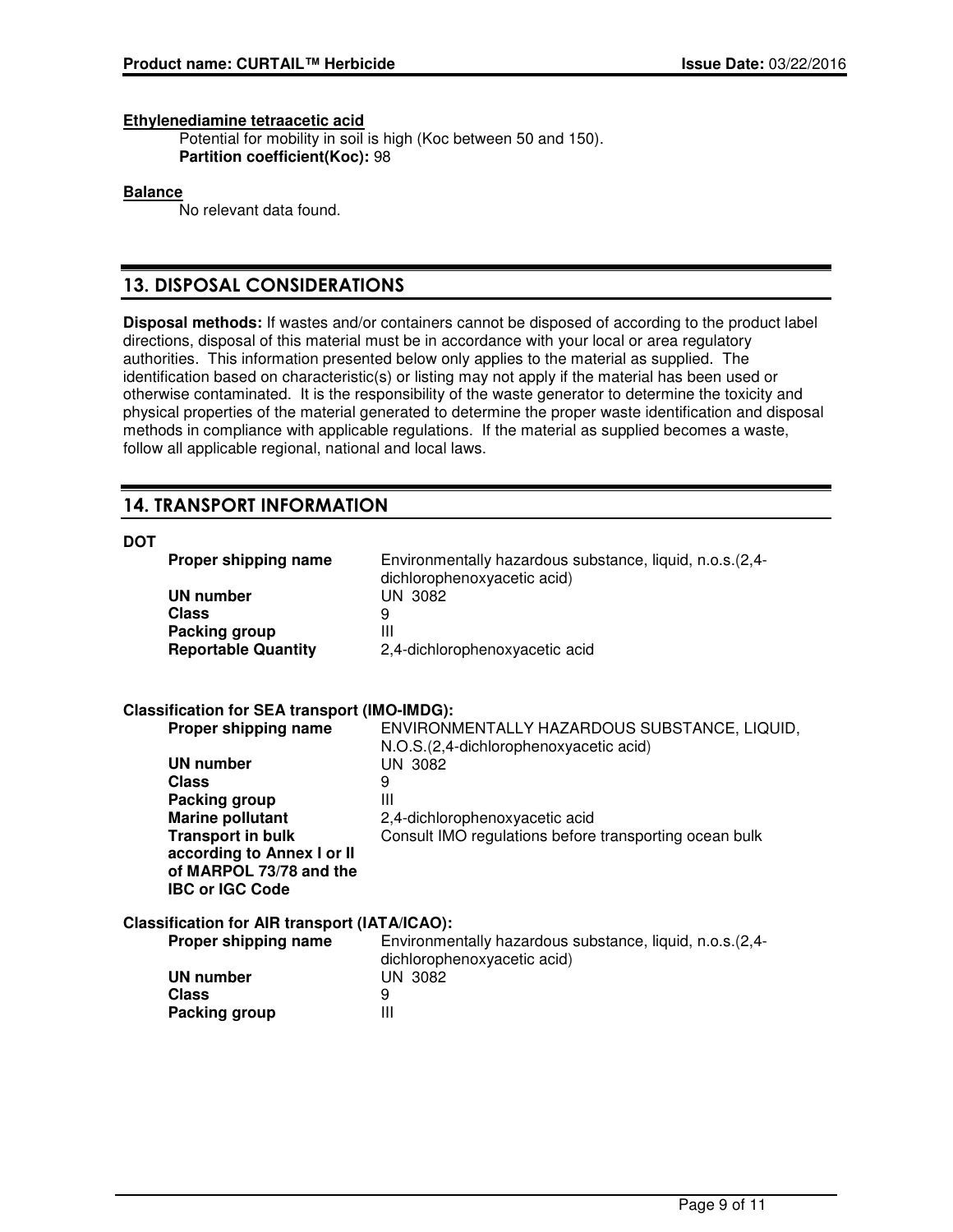This information is not intended to convey all specific regulatory or operational requirements/information relating to this product. Transportation classifications may vary by container volume and may be influenced by regional or country variations in regulations. Additional transportation system information can be obtained through an authorized sales or customer service representative. It is the responsibility of the transporting organization to follow all applicable laws, regulations and rules relating to the transportation of the material.

## **15. REGULATORY INFORMATION**

#### **OSHA Hazard Communication Standard**

This product is a "Hazardous Chemical" as defined by the OSHA Hazard Communication Standard, 29 CFR 1910.1200.

## **Superfund Amendments and Reauthorization Act of 1986 Title III (Emergency Planning and Community Right-to-Know Act of 1986) Sections 311 and 312**

Immediate health hazard

#### **Superfund Amendments and Reauthorization Act of 1986 Title III (Emergency Planning and Community Right-to-Know Act of 1986) Section 313**

This material does not contain any chemical components with known CAS numbers that exceed the threshold (De Minimis) reporting levels established by SARA Title III, Section 313.

#### **Pennsylvania Worker and Community Right-To-Know Act:**

The following chemicals are listed because of the additional requirements of Pennsylvania law:

| <b>Components</b>                | <b>CASRN</b>   |
|----------------------------------|----------------|
| Triisopropanolamine              | $122 - 20 - 3$ |
| Ethylenediamine tetraacetic acid | 60-00-4        |

#### **California Proposition 65 (Safe Drinking Water and Toxic Enforcement Act of 1986)**

WARNING: This product contains a chemical(s) known to the State of California to cause cancer.

#### **California Proposition 65 (Safe Drinking Water and Toxic Enforcement Act of 1986)**

WARNING: This product contains a chemical(s) known to the State of California to cause birth defects or other reproductive harm.

#### **United States TSCA Inventory (TSCA)**

This product contains chemical substance(s) exempt from U.S. EPA TSCA Inventory requirements. It is regulated as a pesticide subject to Federal Insecticide, Fungicide, and Rodenticide Act (FIFRA) requirements.

#### **Federal Insecticide, Fungicide and Rodenticide Act**

EPA Registration Number: 62719-048

This chemical is a pesticide product registered by the Environmental Protection Agency and is subject to certain labeling requirements under federal pesticide law. These requirements differ from the classification criteria and hazard information required for safety data sheets, and for workplace labels of non-pesticide chemicals. Following is the hazard information as required on the pesticide label: